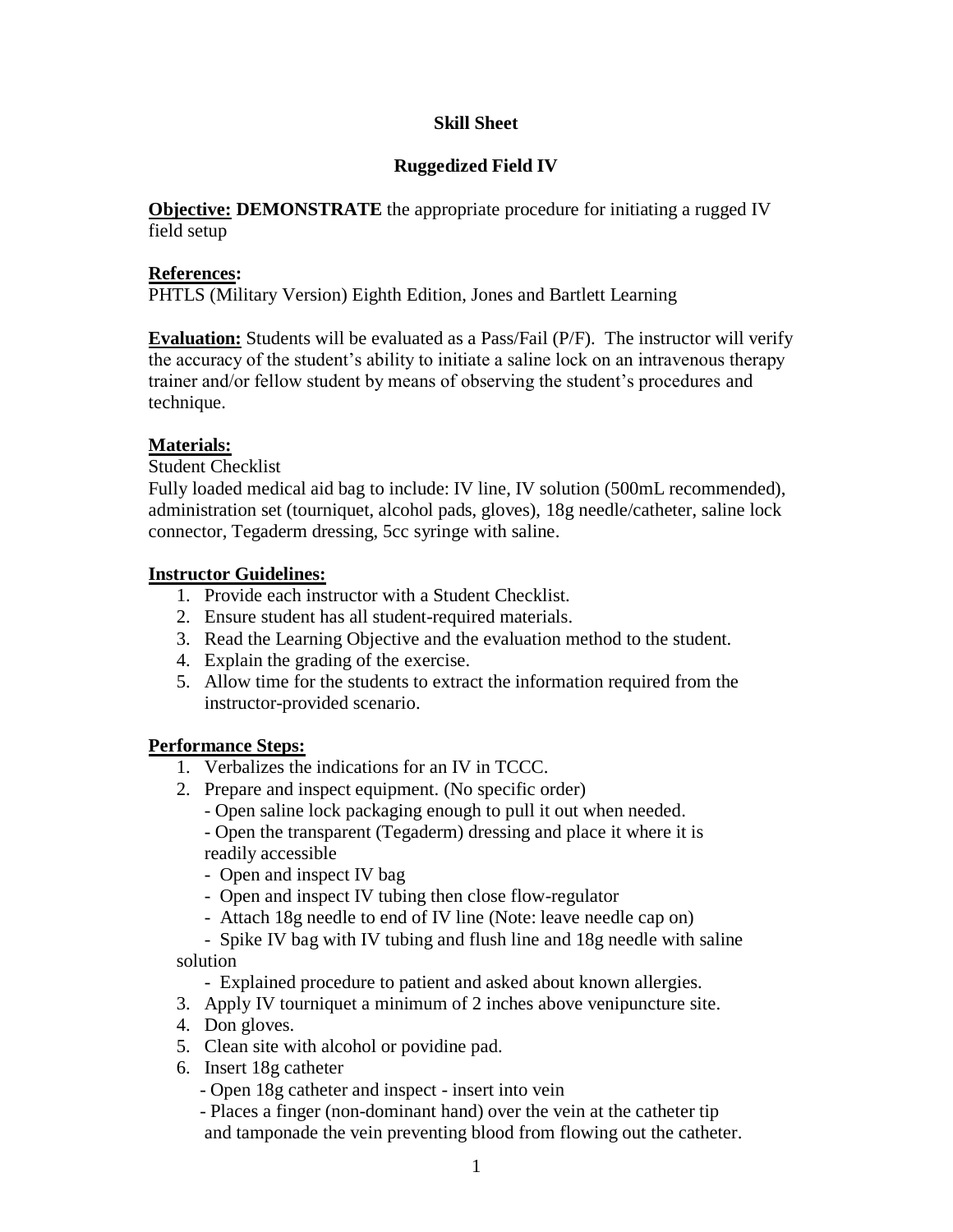- Remove needle and secure sharp end in sharps container.
- 7. Attach the saline lock connector (dominant hand) to the catheter hub.
- 8. Release tamponade and IV tourniquet.
- 9. If not starting an infusion right away, flush the catheter with 5cc of sterile IV fluid to prevent it from clotting.
- 10. Apply a transparent dressing (Tegaderm), covering both the catheter and the saline lock connector.
- 11. Insert IV into saline lock
	- Uncap 18g needle on IV line
	- Insert needle thru Tegaderm dressing into saline lock
	- Open flow regulator on IV line
	- Drop the solution container lower than the casualty's heart to observe for a backflash of blood into the IV tubing.
	- Rehang the solution container at least 2 feet above the level of the casualty's heart.
	- Adjust the flow-regulator to desired flow rate
- 12. Secure exposed needle sharp, if not already done.
- 13. If time permits, label a piece of tape with date/time initiated and initials; secure the tape over the transparent dressing
- 14. Monitor the casualty and continue to observe the site for signs of infiltration. Discontinue the IV and saline lock if signs are observed
- 15. Remove gloves and dispose of them appropriately
- 16. Document the procedure on the appropriate medical form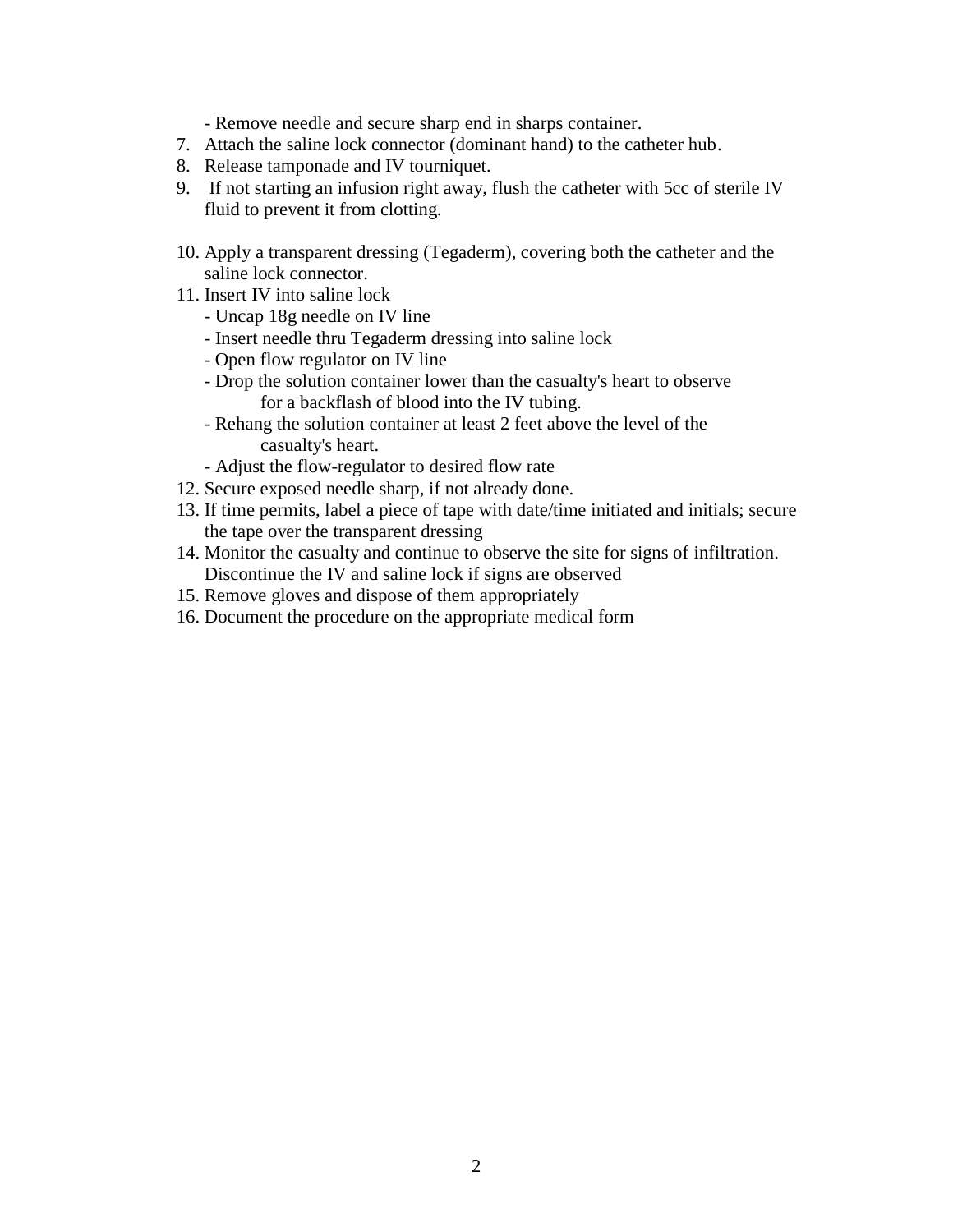# **Initiate Rugged Field IV Setup**

| <b>Task</b>                                                                                                                                                                                                                                                                                     | <b>Completed</b> |                    |       |  |
|-------------------------------------------------------------------------------------------------------------------------------------------------------------------------------------------------------------------------------------------------------------------------------------------------|------------------|--------------------|-------|--|
|                                                                                                                                                                                                                                                                                                 | 1st              | 2 <sub>nd</sub>    | 3rd   |  |
| Verbalized the indications for an IV in TCCC.                                                                                                                                                                                                                                                   | P / F            | P / F              | P / F |  |
| Prepared and inspected equipment.                                                                                                                                                                                                                                                               | P / F            | P / F              | P / F |  |
| Explained the procedure to the casualty (if conscious) and<br>asked about known allergies.                                                                                                                                                                                                      | P / F            | P / F              | P / F |  |
| <b>INSTRUCTOR: Observe to ensure there is no violation of aseptic technique; if in doubt,</b><br>discard the needle and/or saline lock connector, obtain new equipment and repeat the<br>step                                                                                                   |                  |                    |       |  |
| Donned gloves.                                                                                                                                                                                                                                                                                  | P / F            | P / F              | P / F |  |
| Ensured aseptic technique                                                                                                                                                                                                                                                                       | P / F            | P / F              | P / F |  |
| Successfully gained venipuncture                                                                                                                                                                                                                                                                | P / F            | P / F              | P / F |  |
| Attached the saline lock connector to the catheter hub.                                                                                                                                                                                                                                         | P / F            | P / F              | P / F |  |
| Applied a transparent dressing, covering both the catheter and                                                                                                                                                                                                                                  | P / F            | P / F              | P / F |  |
| the body of the saline lock connector.                                                                                                                                                                                                                                                          |                  |                    |       |  |
| Flushed the saline lock connector with sterile saline.                                                                                                                                                                                                                                          | P / F            | P / F              | P / F |  |
| Checks IV for patency                                                                                                                                                                                                                                                                           | P / F            | P / F              | P / F |  |
| <b>INSTRUCTOR: Observe to ensure there is no violation of aseptic technique by the</b><br>student; if in doubt, discard the saline lock connector, obtain new equipment and repeat<br>the step.<br><b>INSTRUCTOR: Administratively gain control of the needle and syringe unit and place it</b> |                  |                    |       |  |
| in a sharps container.                                                                                                                                                                                                                                                                          |                  |                    |       |  |
| Labeled a piece of tape with date/time initiated and their<br>initials; secured the tape over the dressing.                                                                                                                                                                                     | P / F            | P / F              | P / F |  |
| Monitored the casualty and continued to observe the                                                                                                                                                                                                                                             | P / F            | P / F              | P / F |  |
| venipuncture site for signs of infiltration.                                                                                                                                                                                                                                                    |                  |                    |       |  |
| Removed gloves and disposed of all trash appropriately.                                                                                                                                                                                                                                         | P / F            | P /<br>$\mathbf F$ | P / F |  |
| Documented the procedure on the appropriate medical form.                                                                                                                                                                                                                                       | P / F            | P / F              | P / F |  |